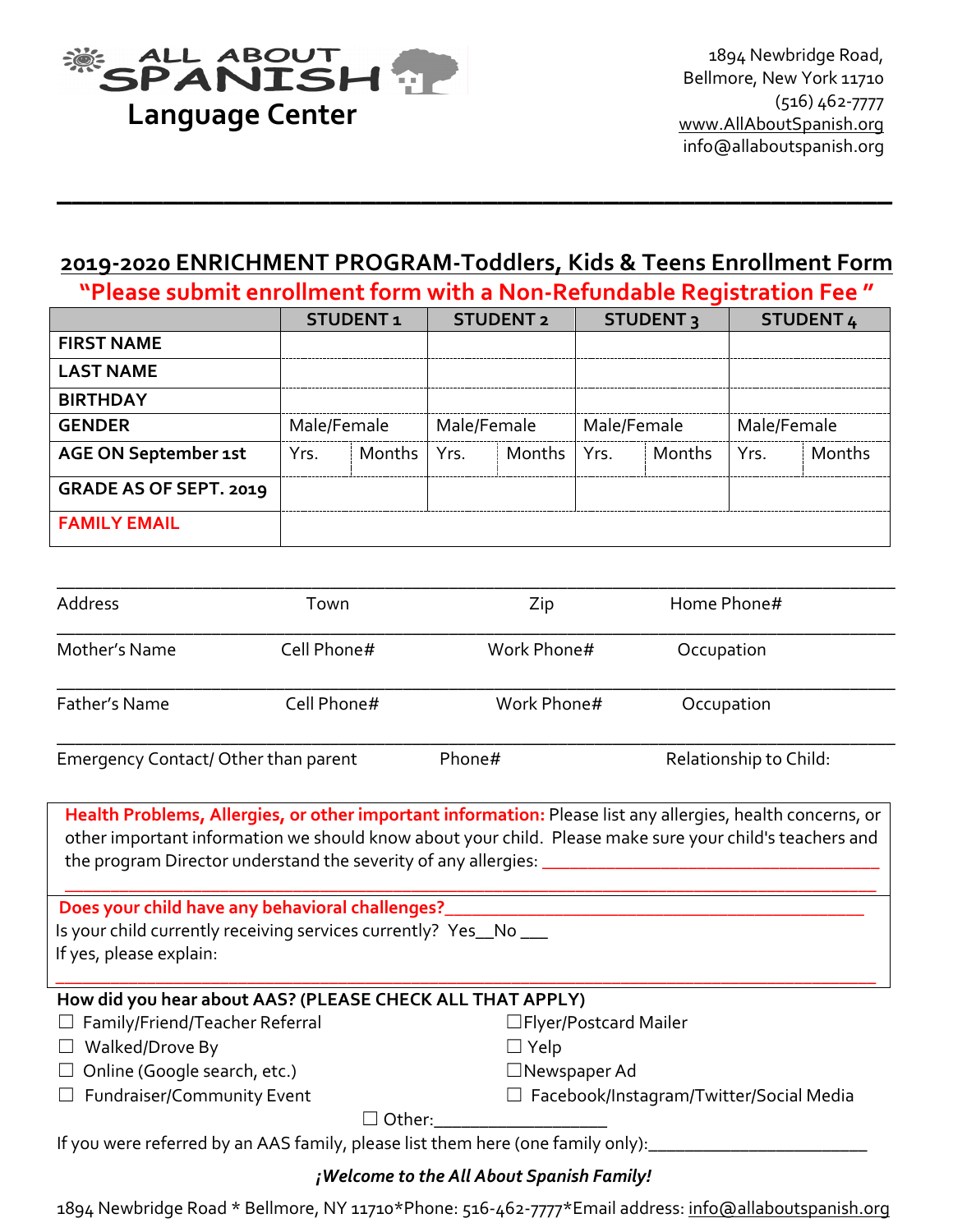|                                               | ENRICHMENT PROGRAM: 09/06/19-06/20/20                                             |                                              |  |  |  |
|-----------------------------------------------|-----------------------------------------------------------------------------------|----------------------------------------------|--|--|--|
|                                               | 18 Months-2.11 YEARS OLD-MOMMY & ME PROGRAM (Registration fee \$40)               |                                              |  |  |  |
| (Child Must be 18 months by December 1, 2019) |                                                                                   |                                              |  |  |  |
| FRIDAY 10:30-11:15 AM                         | SATURDAY 9:30-10:15 AM                                                            | 1 DAY: \$920                                 |  |  |  |
| 3-4 YEAR-OLD PROGRAM                          | 5-7 YEAR-OLD PROGRAM                                                              | 8-10 YEAR-OLD PROGRAM                        |  |  |  |
| (Registration fee \$40)                       | (Registration fee \$150)                                                          | (Registration fee \$150)                     |  |  |  |
| (Student Must be 3 by                         | (Student Must be in Kindergarten by                                               | (Student Must be in 3 <sup>rd</sup> Grade by |  |  |  |
| September 1, 2019)                            | September, 2019)                                                                  | September, 2019)                             |  |  |  |
| MONDAY 4:30-6:30 PM____                       | MONDAY-Level 14:30-6:30 PM_____                                                   | MONDAY-Level 14:30-6:30 PM_____              |  |  |  |
| FRIDAY 4:30-6:30 PM_____                      | MONDAY-Level II 4:30-6:30 PM_____                                                 | MONDAY-Level II 4:30-6:30 PM_____            |  |  |  |
| SATURDAY 9:15-11:15 AM ____                   | THURSDAY-Level   4:30-6:30 PM____                                                 | FRIDAY-Level 14:30-6:30 PM_____              |  |  |  |
| SATURDAY 11:30 AM-1:30 PM                     | THURSDAY-Level II 4:30-6:30 PM_____                                               | FRIDAY-Level II 4:30-6:30 PM_____            |  |  |  |
| 1 DAY: \$14700                                | FRIDAY-Level 14:30-6:30 PM_____                                                   | SATURDAY - Level 1 9:15-11:15 AM____         |  |  |  |
| 2 DAYS: \$2785□                               | FRIDAY-Level II 4:30-6:30 PM____                                                  | SATURDAY-Level II 9:15-11:15 AM____          |  |  |  |
|                                               | SATURDAY Level 1 9:15-11:15 AM____                                                | SATURDAY - Level   11:30 AM-1:30 PM_         |  |  |  |
|                                               | SATURDAY Level II 9:15-11:15 AM____                                               | SATURDAY-Level II 11:30 AM-1:30 PM_          |  |  |  |
|                                               | SATURDAY - Level I 11:30 AM-1:30 PM___                                            | 1 DAY: \$14700                               |  |  |  |
|                                               | SATURDAY-Level II 11:30 AM-1:30 PM___                                             | 2 DAYS: \$2785□                              |  |  |  |
|                                               | 1 DAY: \$1470 0 2 DAYS: \$2785 0                                                  |                                              |  |  |  |
|                                               | 11-13 YEAR-OLD- PROGRAM (Registration fee \$150)                                  |                                              |  |  |  |
|                                               | (Child Must be in 6 <sup>th</sup> Grade by September, 2019)                       |                                              |  |  |  |
|                                               | FRIDAY-Level 14:30-6:30 PM_____ FRIDAY-level II 4:30 PM-6:30 PM_                  |                                              |  |  |  |
|                                               | SATURDAY-Level 1 11:30 AM-1:30 PM_________ SATURDAY-level II 11:30 AM-1:30 PM____ | 1 DAY: \$14700                               |  |  |  |
| <b>HERITAGE &amp; BILINGUAL</b>               | <b>HERITAGE &amp; BILINGUAL</b>                                                   | <b>HERITAGE &amp; BILINGUAL</b>              |  |  |  |
| <b>SPEAKERS</b> - Intermediate                | SPEAKERS-Intermediate                                                             | <b>SPEAKERS-Intermediate</b>                 |  |  |  |
| 5-7 YEAR OLD PROGRAM                          | 8-10 YEAR OLD PROGRAM                                                             | 11-13 YEAR-OLD PROGRAM                       |  |  |  |
| (Registration fee \$190)                      | (Registration fee \$190)                                                          | (Registration fee \$190)                     |  |  |  |
| (TUESDAY AND/OR THURSDAY)                     | (TUESDAY AND/OR THURSDAY)                                                         | (TUESDAY OR THURSDAY)                        |  |  |  |

TUESDAY-Level III 4:30-6:30 PM THURSDAY-Level III 4:30-6:30 PM\_ TUESDAY-Level III 4:30-6:30 PM THURSDAY-Level III 4:30-6:30 PM\_ **1** DAY: \$1470□ TUESDAY -Level IV 4:30-6:30 PM THURSDAY-Level III 4:30-6:30 PM\_ **1** DAY: \$1470□

LEVEL I= LOW-MID BASIC LEVEL II= MID-HIGH BASIC LEVEL III=LOW-MID INTERMEDIATE LEVEL IV=MID-HIGH *INTERMEDIATE*

**STUDENTS EARN REWARDS AS THEY MOVE UP THE LANGUAGE LADDER** 

**1** DAY: \$1470□

**Spanish Proficiency Ladder System According to the American Council on the Teaching of Foreign Languages (ACTFL)** 

for children ages 5+. **Novice-LOW (NL) NOVATO I Novice-MID (NM) NOVATO II Novice-HIGH (NH) NOVATO III Intermediate-LOW (IL) APRENDIZ I Intermediate -MID (IM) APRENDIZ II Intermediate-HIGH (IH) APRENDIZ III Advanced-LOW (AL) AVANZADO I Advanced-MID (AM) AVANZADO II Advanced-HIGH (AH) AVANZADO III Superior (S) EXPERTO**

**Distinguished (D) DISTINGUIDO** \*\*We offer Private Lessons for students who are above the average Intermediate level class.\*\*

1804 Newbridge Road \* Rellmore, NY 11710\*Phone: 516-462-7777\*Email address: info@allaboutspanish.org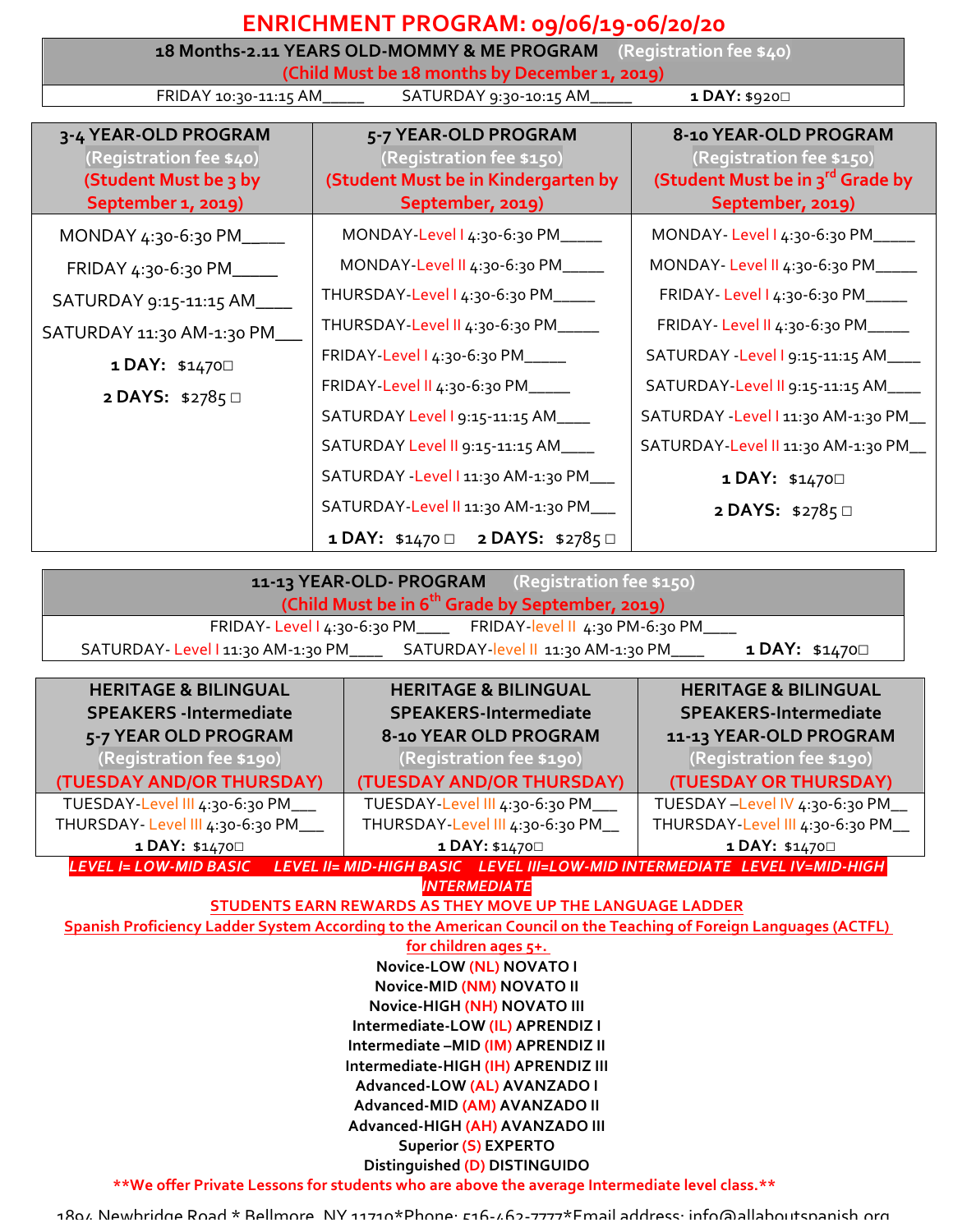#### **POLICIES & PROCEDURES**

# **Registration is Annual**

\_\_\_\_\_\_\_\_Monthly tuition is based on a 36-week year (September-June). AAS is closed on most school calendar holidays/recesses. The average lessons per month are 4. In the long months, it will be 5 lessons and in the short months, it will be 3 lessons. The tuition is the same each month.

#### **Tuition**

\_\_\_\_\_\_\_\_All payments are processed by pre-authorized CREDIT CARDS/CHECKS/CASH on the 1<sup>st</sup> or 15<sup>th</sup> of the month. Lessons are \$147 per month for weekly 120-minute lessons (ages 2-13) and \$92 per month for weekly 45minute lessons (ages 18 months-2.11.) Tuition is **NEVER PRO-RATED** or REDUCED for ABSENCES, SICKNESS, VACATIONS and program closings due to INCLEMENT WEATHER.

#### **Discount**

\_\_\_\_\_\_\_Sibling Discount: 2<sup>nd</sup> child 10% off lesser tuition, 3<sup>rd</sup> child 15% off lesser tuition and 4<sup>th</sup> child 20% off lesser tuition. Police/Fire/Military Discount: 10% discount for children of Police Officers, Fire Fighters, and Military Personnel. Early Bird Discount: \$100 off tuition for students enrolled by 06/25/19. Total Payment Discount: 5% discount for accounts paid in full by 09/01/19 (cash or check only.) Half Payment Discount: 3% discount for accounts paid in 2 payments;  $\sqrt{2}$  payment by 09/01/19 and  $\sqrt{2}$  payment by 02/01/20 (cash or check only.) **Only ONE discount can be applied per STUDENT and CANNOT be COMBINED with any other OFFER.** 

#### **Discontinuing Lessons**

Class space is reserved for each student. If a student discontinues there will be a CHARGE for classes ATTENDED or UNATTENDED up to 30 days AFTER a withdrawal letter is given to AAS indicating date of notice and the last date your child will attend our program. Please note that "30-days" represents 4 weeks tuition.

# **Make-Ups**

\_\_\_\_\_\_\_\_Only 2 Missed classes per year per student are allowed, but **ONLY upon availability by 05/16/20**. If a make up is missed, there is NO rescheduled make-up. Snow make-up days will be offered for program closings due to INCLEMENT WEATHER (See calendar for dates.) Missed classes cannot be carried over to the next session.

#### **Conduct**

For the safety and general welfare of all students, ALL ABOUT SPANISH reserves the unrestricted right to remove a student whose conduct or influence, in the opinion of the director, is inimical to the best interest of the program.

# **Care of Students**

\_\_\_\_\_Our program is NOT RESPONSIBLE for before and after care of students. Please **DO NOT leave children under age 8 UNATTENDED**. Students are not to be left at AAS for excessive time period of 5+ minutes before or after lessons.

### **Injuries**

Parents, legal guardians of minors, students and adult students waive the right to any legal action for any injury sustained on AAS property resulting from normal activity or any other activity conducted by the students or their siblings before, during, or after lesson time. All About Spanish is **NOT RESPONSIBLE** for any damage done to vehicles.

# **Sickness**

Should a child suffer an injury or illness while in the care of All About Spanish, and the program cannot reach a parent/caregiver by phone immediately, All About Spanish has permission to secure medical attention and care for the student as may be necessary.

# **Pick-Up**

 $\_$ Young children must wait for their parents to be picked up inside the building. Older children must wait inside the building until they see their parents if the parents are not coming inside the building.

#### **Media**

Pictures and videos of our students are often posted weekly in our Facebook/ Instagram/Twitter accounts, website & newsletters occasionally. Please initial if you would like your child to be able to participate in pictures and videos. Please leave blank if you do not want your child's picture or video included.

1894. Newbridge Road \* Bellmore, NY 11710\*Phone: 516-462-7777\*Email address: info@allaboutspanish.org